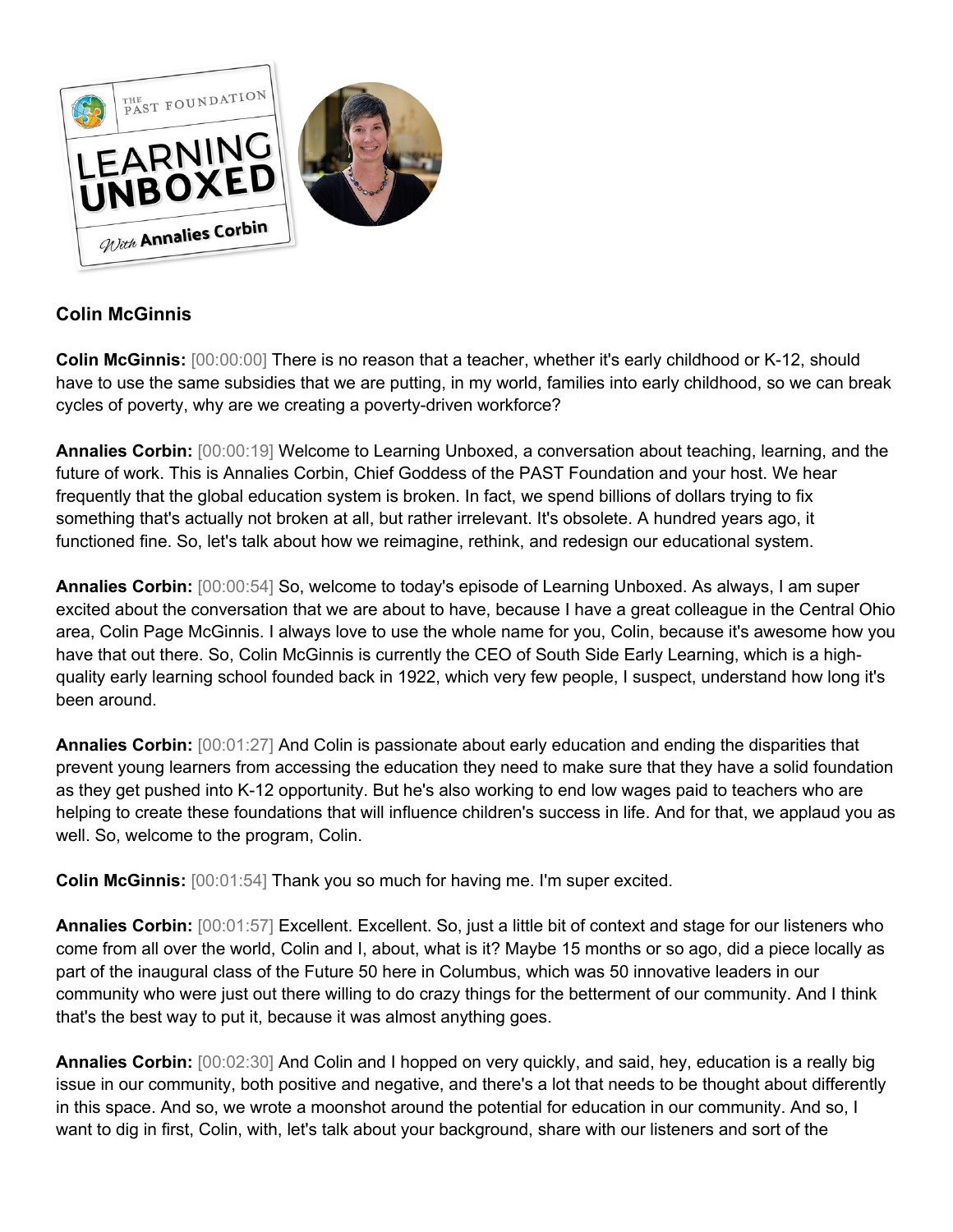100,000-foot view of South Side Early Learning, because that all translates into why you and I wrote a moonshot.

**Colin McGinnis:** [00:03:04] Yeah. So, again, my name is Colin Page McGinnis. By training, I'm a developmental psychologist and I'm actually an early childhood policy guy. So, I did not venture my way into early childhood in the traditional teacher route or through a background in the classroom. I'm actually a researcher through and through and a policy wonk. And it's been fun to connect all those worlds together.

**Colin McGinnis:** [00:03:28] When I actually applied for the role at South Side and took over in 2018, I was given, really, a blank slate to build something on a 100-year legacy. So, like you mentioned, South Side's been around since 1922. We have always served the South Side of Columbus, so those not familiar with the area, really, a portion of our community that is dealing with the hard of hard. It was a manufacturing community that had the manufacturing really stripped away.

**Colin McGinnis:** [00:03:57] A lot of inequality. The opioid epidemic hit really hard. And as a staple in the community, we've been there to ground things together. And our approach to early childhood maybe doesn't look all that different from like the website's component, but really, it is quite unique, in that there are four aspects of our work that we're doing day in and day out. The first being we're embedding professional development.

**Colin McGinnis:** [00:04:21] We're ensuring that our teachers are treated like professionals that they are. We're integrating data into everything that we're doing, which I think is a little more norm being K-12, but definitely not in early childhood. We have this holistic and integrated family approach, even having a social work team on staff that's been around on staff since the 1980s.

**Colin McGinnis:** [00:04:42] And then, we're going, we're making sure we're using evidence-based best practice, that we're taking the research that's coming out from awesome institutions across the country, and the world, and actually closing that bridge between practitioner and researcher, and bringing that work to life. And it's been an awesome experience. And coming from the research side of the house, coming from a university and from my graduate work, honestly, into this role has been a ton of fun.

**Colin McGinnis:** [00:05:08] And I feel like I've been able to build moonshots every day. So, when we had the opportunity to think about what if we reimagine education, and I think it was an awesome opportunity for South Side and PAST to come together, because we realized, hey, we actually could connect in a line quite a bit and take from six-weeks-old all the way through, I mean, college and beyond to really thinking about, what if we radically shake the tree and had something different emerge? And then, when we layered on the pandemic, I think both organizations realized, this might be the time that we can do that.

**Annalies Corbin:** [00:05:43] Right. Right. We're going to get this rare once in a lifetime, in many ways, opportunity to say, whoa, whoa, whoa, whoa, alright, blank slate, let's try again. So, if we can just get everybody on board with us, Colin, that's going to be the thing.

**Colin McGinnis:** [00:05:59] Exactly. And I think we can do it if we try hard enough.

**Annalies Corbin:** [00:06:04] I think so, too. So, I think that it was a unique perspective that the board of South Side Early Learning said, hey, we're going to run with this guy, Colin, who's not a teacher, who hasn't been in the preschool world just fully immersed forever, and it takes a lot to be willing to stretch outside of the norm and the tradition to even think about how you bring in innovative leadership opportunities, because that's not always what we see happen.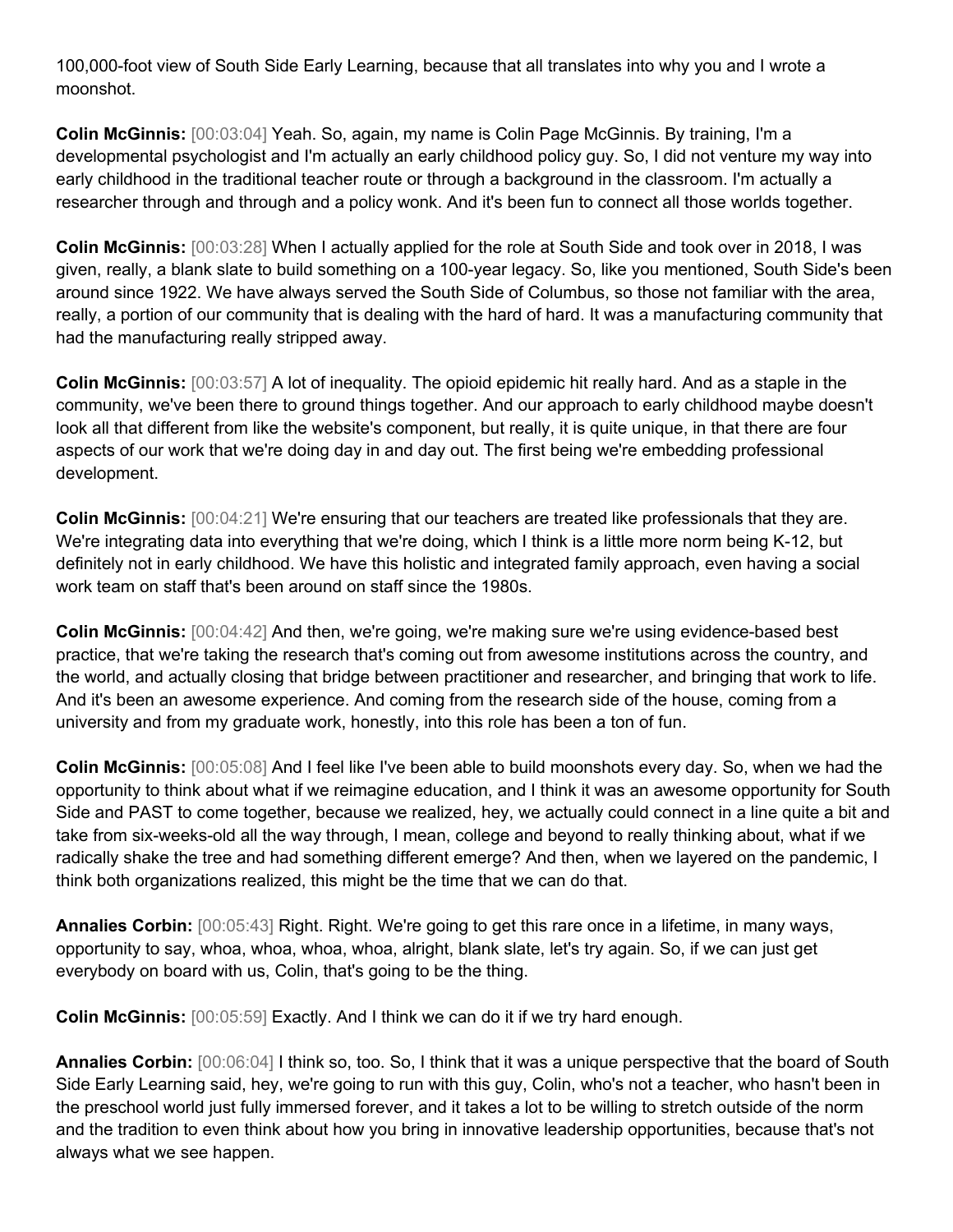**Colin McGinnis:** [00:06:38] No. And what's even more interesting with my board is they took two other gambles. The first was they said, hey, we're bringing someone in that's 24, because I was 24 at the time

**Annalies Corbin:** [00:06:50] Just a baby.

**Colin McGinnis:** [00:06:51] Yeah. A wee infant coming into the grown-up world for the first time. But I think either explicitly or not, they knew it was going to create almost a conflict in every table that South Side sat in. You're 100 years old, you're way too big to pivot and think different. And also, you are the youngest nonprofit executive in the city, you do not know enough to know what you don't even know.

**Colin McGinnis:** [00:07:17] And it was really fun to operate in that space, because we are kind of kept at arm's distance, because I honestly think there is this perception at first that it wasn't going to work. And then, on the other side of the house, just having that willingness to say, you know what, innovation isn't bad and we trust him enough to do this, I think we should take the gamble. It's paid off and it's paid off quite a bit. I don't know if we're going to chat about it later, but we just recently received at 2.2-million-dollar gift purely for growth and innovation, which is not something-

## **Annalies Corbin:** [00:07:57] Amazing.

**Colin McGinnis:** [00:07:58] Yeah. It does not happen in education. That's not the norm. It's definitely not the norm in early childhood. So, we are really, really excited that we've been able to execute on some of the big thinking that my board committed to even before bringing me in.

**Annalies Corbin:** [00:08:13] Yeah. And that's a remarkable piece, no question, whatsoever. And I think one of the other things that is also sort of a remarkable gamble on the part of your board, and I don't know that you've even thought about this one or not, but I'm going to toss it out there, because first time I met you, I was like, huh, that was really innovative of them. Because early childhood education, quite frankly, it's the world of women. Right?

## **Colin McGinnis:** [00:08:39] Yeah.

**Annalies Corbin:** [00:08:39] It is. And we talk about it all the time, even when we talk about K-12, about how desperately we need amazing men in the classroom leading. And oftentimes, we'll see a fair number of male elementary school principals, but you don't see people rolling up their sleeves really involved. And although your role is an administrative role, I also happen to know, you're there, right?

**Colin McGinnis:** [00:09:01] Yes.

**Annalies Corbin:** [00:09:01] So, kiddos are immersed with you. They see you. It's more than just leading an organization. It's leading by doing an organization, and again, we don't see men in early childhood. And I think that, again, that was another really, really important component that was an interesting sort of twist on the way your board was thinking.

**Colin McGinnis:** [00:09:22] And if we're going to keep celebrating my board here, which I think we should, I am also open and out really queer, which is also not the norm in early childhood. And it's actually the reason a lot of men don't go into early childhood is because this fear, particularly in community-based early childhood settings that are serving lower income communities, that you're going to have to grapple with the perception of what it means to be a man, and then what it means to have the assumption of being a gay or a queer man in a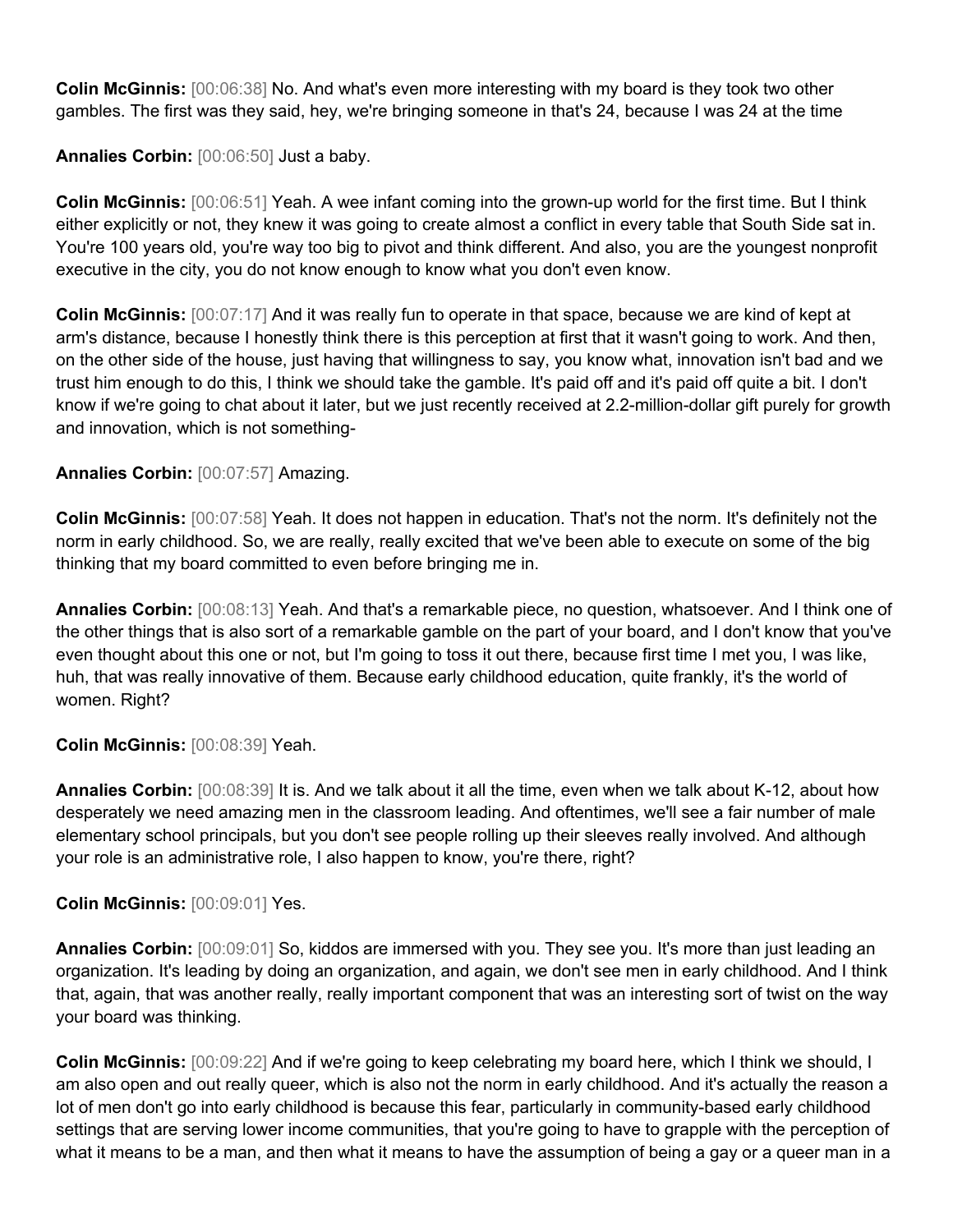classroom with a young child. So, it was just gambles all around that, I mean, they deserve to be celebrated for it. And I don't think even I have done that enough.

**Annalies Corbin:** [00:10:00] Yeah. No, but I think those are really, really important distinctions. And I appreciate the opportunity to just put them all out there, and say, this is what happens, because the truth of the matter is the success of South Side Early Learning, and its impact in this community, and its impact in early childhood education in this community cannot be underscored, nor should it, right? And so, I just want to really kind of go on record, and say, it has been a game changer in the community.

**Annalies Corbin:** [00:10:27] When you came on board, when your board said, let's take a gamble on this guy and let's see what can happen, because it's been nothing but positive impacts with ripple effect all over the community, which I think gets us back to then the conversation around the way we were thinking about that moonshot. And so, I would ask for you to sort of lay out the early childhood component, that sort of early elementary piece that you and I structured. And then, I want to talk about, do we think the same thing on the flip side of what we just have gone through?

**Colin McGinnis:** [00:10:57] Yeah. So, in the early childhood component of what we are thinking, now, I'll give the high level, I really want folks to go read it, because I think we laid some really cool things out.

**Annalies Corbin:** [00:11:06] I think so, too, and we'll post it with this episode.

**Colin McGinnis:** [00:11:08] Perfect. But it really was this idea of, one, early childhood should start young. And by young, I mean, six weeks. We know that 90% of brain development is happening before the age of three, let's not start education at four or five, let's start at six weeks, and then let's rethink about what we're considering with early childhood education. It's not just the A,B, Cs, and one, two, threes, but to me, it really is rooting these skills around discovery and democratic life skills.

**Colin McGinnis:** [00:11:38] So, how do we teach the foundations in early childhood for what we're going to need for years to come? And part of my thinking of early childhood is it really is this pre-K, even though I'm talking about six weeks, I'm going to use pre-K for the sake of conversation. Through fifth grade for me, a lot of times when we think about early childhood, we'll stop at maybe third, but I think the way that we could go about teaching in the early childhood context and some of the foundations that we could lay out are consistent through fifth grade, and it's the ideas of, how do we engage children in real life experiences?

**Colin McGinnis:** [00:12:16] How do we create those both in and out of the classroom? And then, how do we re-conceptualize what we think a classroom is to start to include things like museums and libraries, which we talked about a little bit in moonshot? But I even go one step further in saying, the grocery store is a classroom, really intentional about how we're pushing our grocery cart around with our little in the cart itself, and how we have conversations about color, size, and shape, and sounds that a cow would make when you go by the dairy section.

**Colin McGinnis:** [00:12:48] And what we are laying out here really was breaking the traditional norm of how we think about learning and how we really root it in something that is discovery-based and really focused on teaching those foundational skills, and not assuming that because they're babies that they can't do that. And we're really looking at the whole brain and tapping into that potential.

**Colin McGinnis:** [00:13:08] And I think at least what I was hoping to convey with our moonshot is when we start that young, not only are we setting up for success, which any early childhood research will tell us, but it shifts the way that we, as adults, think about students, which allows us to do some really cool things on the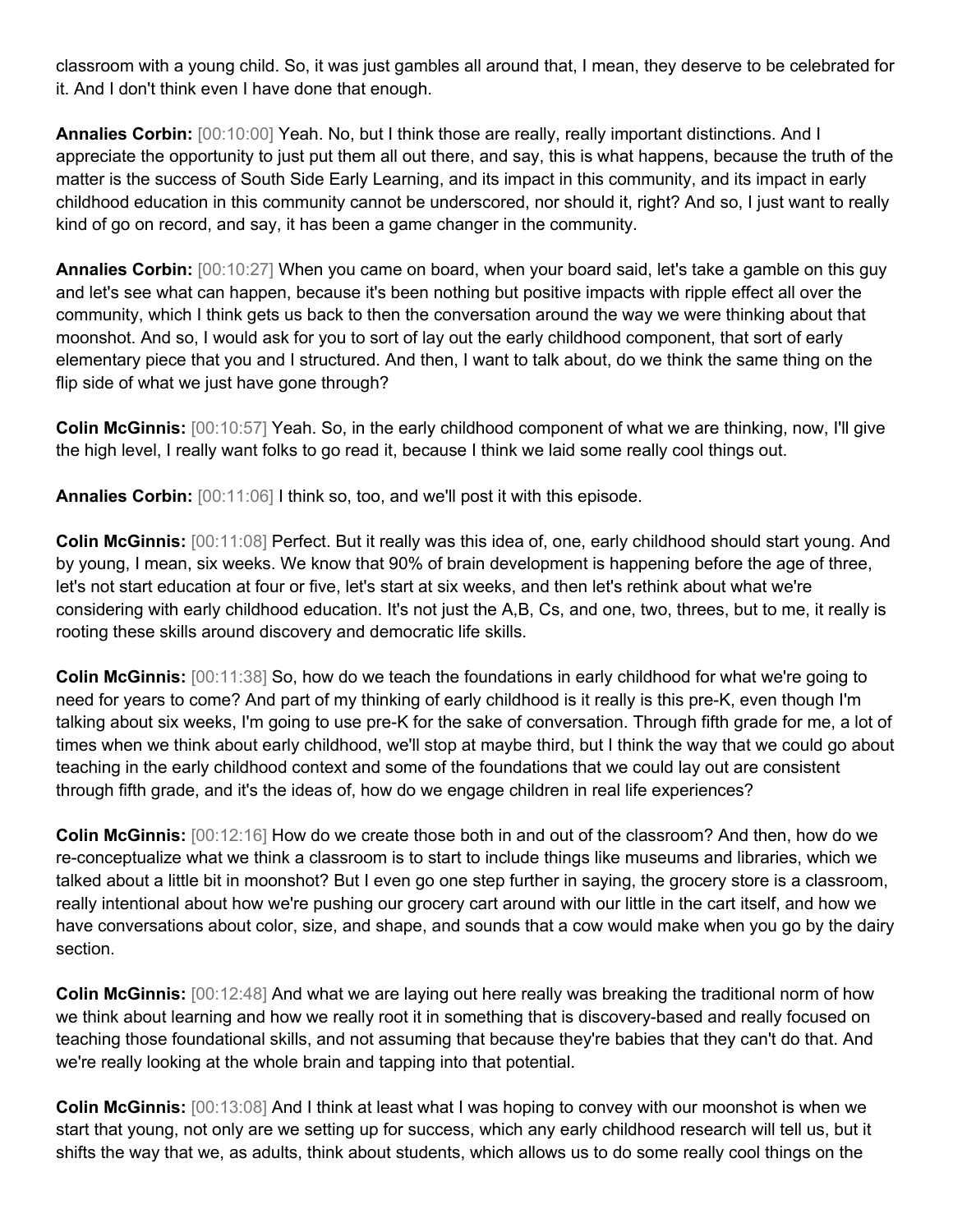back half of education, which I know PAST is really involved in. And you really are a champion of what it takes that shifting of perspective and framework to happen in early childhood, I think, if we're going to be successful in reinventing K-12 and beyond.

**Annalies Corbin:** [00:13:39] Yeah. No, absolutely. Now, that's part of what I just really loved about that entire endeavor as well. And I also really liked the fact that we very consciously thought about the sort of the role of discovery and curiosity, which is just so magical in our littles, as you always use that term, and I love that. When we think about the imagination, just the innate raw imagination that comes with that phase of life, and the reality of it, and many, many, many of us have seen it, the highly immobile structure, there's nothing wrong with structure, but the highly mobile structure that we have found ourselves in within a lot of K-12, not all of it, out of fairness, but a lot of K-12, certainly, in the last 20 years, the last 50 years, I would argue, and even beyond, we crush the imagination and the creativity out of our students.

**Annalies Corbin:** [00:14:39] And what it means is that by the time we get to that flipside, the back end of that K-12 journey, it's just like, I just want to graduate, I want to be done, I want to get a job, or I want to go to school, but I'm not passionate about what that future is. And when we lose the passion to live and explore life, we will never, ever be full citizens, which is the other piece of the conversation that I love so much, is that we talked about the fact that not only do we need to really sort of harvest that native imagination and curiosity, but we also then have this great opportunity to teach citizenship.

**Annalies Corbin:** [00:15:18] And what does that truly mean, to be a citizen of your community, your neighborhood, your church, your school, whatever it happens to be, that you have a meaningful role in the world that we occupy? That's the other piece of it, right? And so, that gets us into social justice. And I mean, ah, I love the interweaving of these elements. So, with all that said, Colin, then comes a pandemic.

**Colin McGinnis:** [00:15:46] Yeah.

**Annalies Corbin:** [00:15:46] Yeah. Is all this still true? I mean, do we feel the same way?

**Colin McGinnis:** [00:15:51] I think we do. At least I do.

**Annalies Corbin:** [00:15:54] I do, too.

**Colin McGinnis:** [00:15:55] Okay.

**Annalies Corbin:** [00:15:56] So, we can say we do.

**Colin McGinnis:** [00:15:58] Perfect. And what was so interesting to me in the early stages of the pandemic. So, a little bit of context on the early childhood side, unlike K-12, aside from about 50 days in Ohio, early childhood stayed open. We didn't really have much of a choice. But there is a very small window of about 50 days. And then, for some families that chose to not come back in person, where I thought this will be interesting, because early childhood does not innovate. We really haven't innovated since the initial Head Start Act of 1965. So, I was like, what are we going to do? And what we saw was a lot of what I think folks assume is innovation in K-12 come down to early childhood, which was teach remote, do preschool online, first of all.

**Annalies Corbin:** [00:16:50] Not an easy task.

**Colin McGinnis:** [00:16:50] Let's talk about all the ways that wasn't going to work. And we tried. We gave it an effort. But what I was realizing is we are moving more rapidly towards a standardization of early childhood that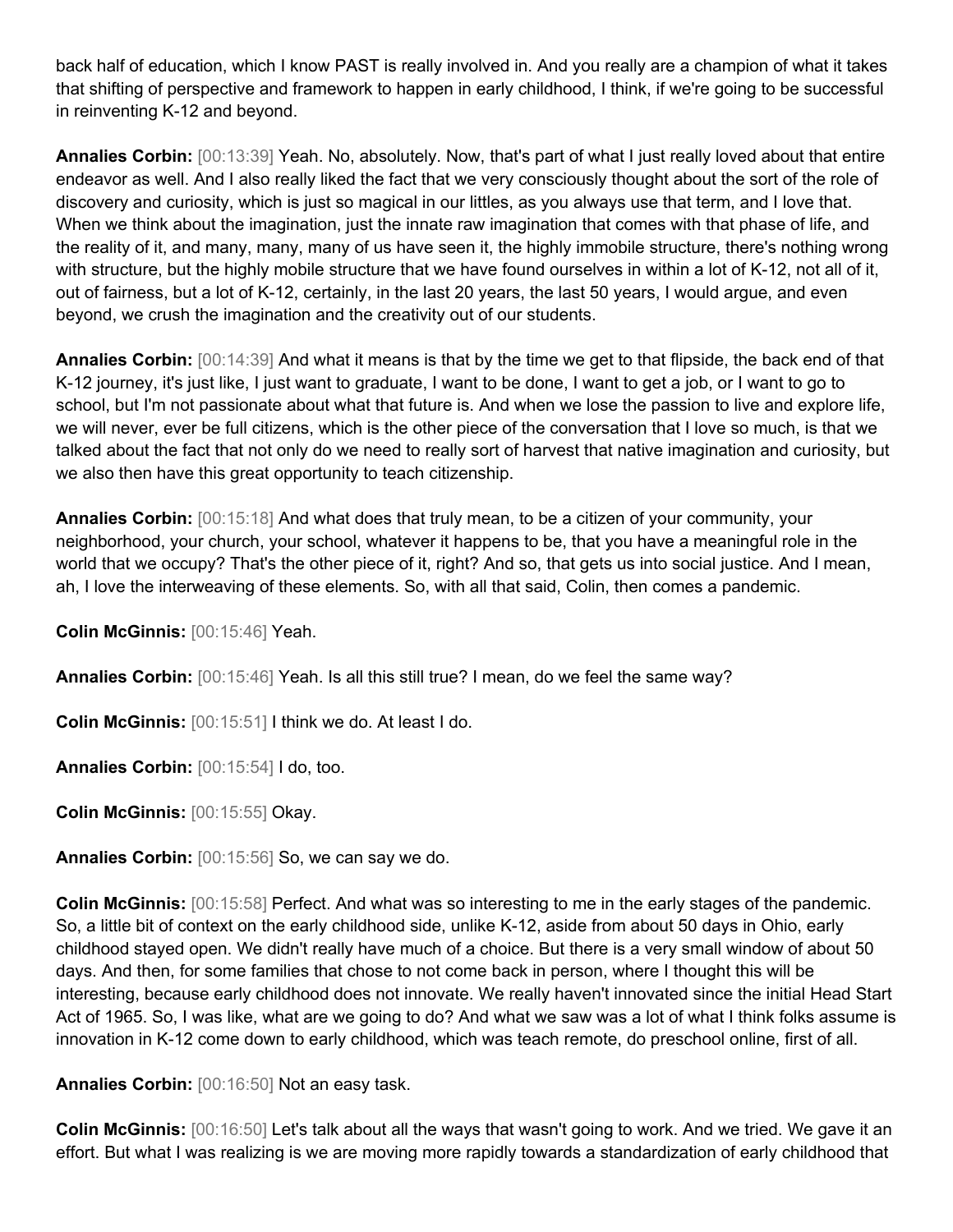wasn't actually in the best interest of early childhood practice. And it made me stop, and think, and go, oh, maybe this innovation push needs to come a lot harder, a lot faster, and we need to be smarter about how we're going to do that, which is part of the reason why we launched out the Center for Early Childhood Innovation in June, which I'm going to earmark for a second, and we'll hopefully come back to that.

**Colin McGinnis:** [00:17:26] But I really do think now more than ever, we need to encourage and be intentional about this discovery, and teaching of these democratic life skills, and teaching of citizenship, and understanding that now is our, I still think, one time to actually radically shift things, like we called for in the moonshot. I don't think schools really have affirmatively decided how they're going to pivot outside of the pandemic, because the reality is we're still very much in it.

**Annalies Corbin:** [00:17:56] Oh, we are, absolutely, yeah.

**Colin McGinnis:** [00:17:59] I think when we put this piece together, we were assuming at this point, we would be dreaming up the schools of tomorrow, and putting down some infrastructure, and maybe laying some breaks, but we are not even to the point of thinking about that, because we're entering another school year where we don't quite know what's going to happen. Super unpopular opinion, and I know a lot of parents are probably not going to love hearing that, but as an administrator of a program, because we do have classroombased work, too, obviously, I'm still going week-to-week. I am still looking-

**Annalies Corbin:** [00:18:33] We are, too. I mean, when I think about the background you see behind me, it's the same sort of thing, right? I'm just hoping that we're going to be able to fill the space with real life, active, engaged students, and while that's the plan, I think that it's fair, we have to reiterate, we're just in another phase of this thing, but we are not beyond it yet.

**Colin McGinnis:** [00:18:57] Right. The one maybe point of concern that the pandemic gave me to our radical idea here was possibly relying just on the science might not be enough anymore. And we might have to become really good storytellers to convince families that this is the shift that we should be making in education.

**Annalies Corbin:** [00:19:20] Yeah. I think there's actually no doubt about that, right? Because I mean, I think, I can imagine that it's the same thing in the early childhood space that we see, especially as you get up into the upper grades, middle and high school in particular in K-12 and certainly beyond, is this notion, well, it was good enough for me, right? You've got that parent in that community conversation that says, yes, but it's always worked, or the schools or school districts that, quite frankly, they test really well.

**Annalies Corbin:** [00:19:46] Their performance is really great. And we've got a lot of those right here in Central Ohio as well, right? We have a fair number of struggling and failing schools, but we have a fair number of really great testing schools. But that doesn't necessarily translate into what's really in the best interest of our kids today. But that's a tough conversation to have, Colin.

**Colin McGinnis:** [00:20:08] It is. And I think that's why I love more than anything what we put together is the actual closing, this idea of let's not shift to the new normal, let's shift to the new. And let's acknowledge what needs to happen, because policy or mandate says that it has to happen, but let's not have that be the end all and let's not have that steer the ship.

**Annalies Corbin:** [00:20:31] Right. I love that. Yes.

**Colin McGinnis:** [00:20:33] And let's actually chart a course out, and think, how are we going to do this and why do we want to do this beyond just the test score, or beyond just the accreditation, or in my world, to step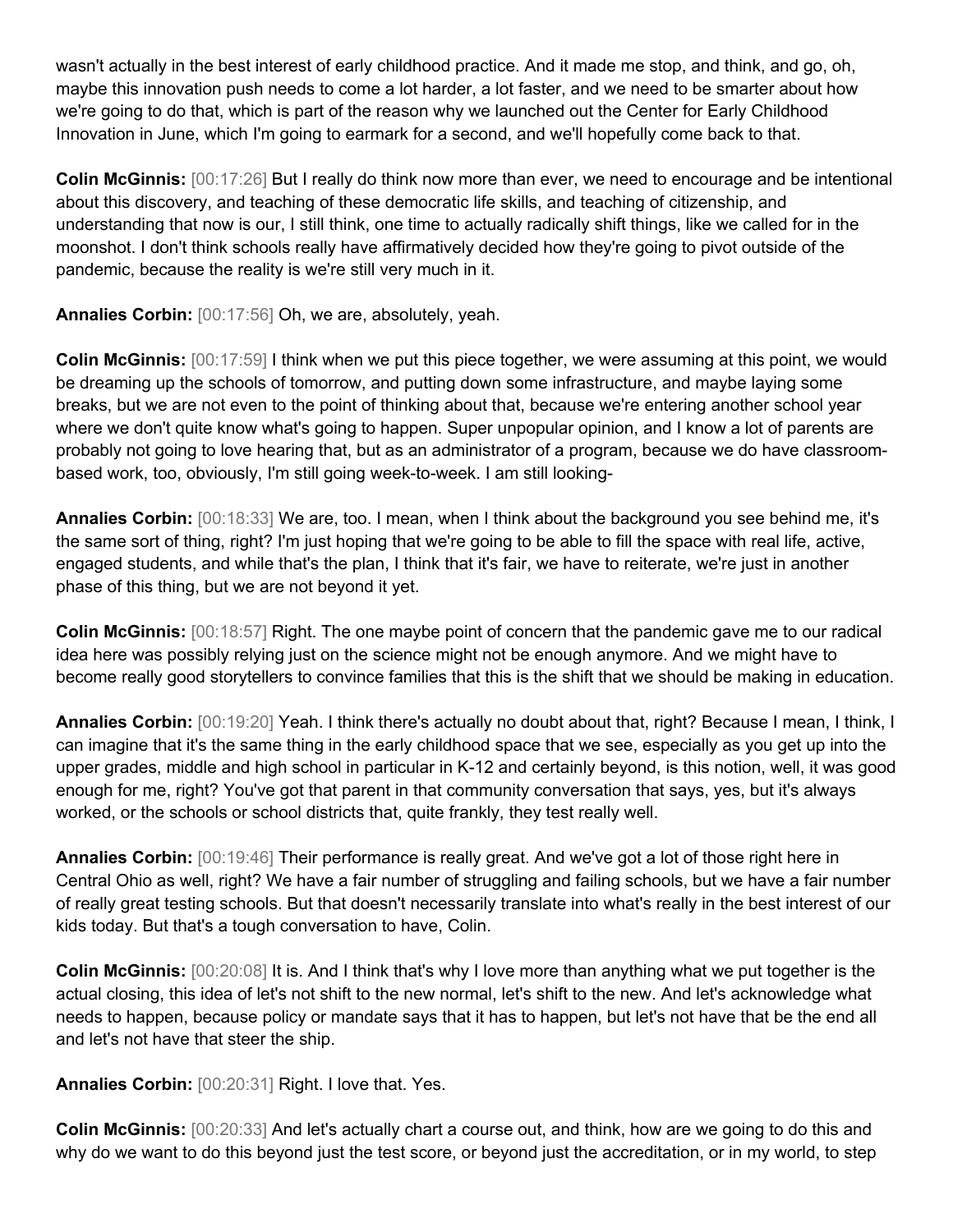up the quality licensure. There's something beyond the vanity metrics, because unfortunately for me, a lot of those things are just vanity metrics, it doesn't tie into the outcomes that we want to see for littles and students. There's a difference.

**Annalies Corbin:** [00:21:04] There is a huge, huge difference, and I think that's absolutely fair. And thank you for bringing that forward, because there is no question, whatsoever. So, that's the perfect segue way into, okay, because Colin has not been idle for the last 18 months. No question, other than 50 days of closed doors, which you guys were still working really hard in that 50 days, but there's been a lot of really innovative, creative, and wonderful things that South Side has been doing.

**Annalies Corbin:** [00:21:36] So, let's share, because you guys not only didn't stop, you said, but we're actually going to push through. And we're going to push forward, right? The pandemic's going to do what it's going to do, we can't change that, we're just going to continue to operate within it, whatever that phase happens to be, like so many of us, but yet you did not stop innovating along the way and really carried forward some of the aspirations that the organization had. So, let's talk about some of those, and why you pulled the trigger, if you will, on this one versus that one in sort of the pantheon of ideas that you had.

**Colin McGinnis:** [00:22:12] Yeah. So, even thinking back to March 12th, I remember the conversation with our social impact manager at the time who is now a social worker, and I'm very happy that she was able to move on, but was really a loss for me, because she was fantastic. But we saw rumblings of the pandemic happening in the weeks before. And I remember turning to her, and saying, I don't know what we need to do, I'm not sure what we should be doing or even if we have to plan this far ahead, but I want you to put a plan together and let me know how we're going to take care of the families, because they won't be here.

**Colin McGinnis:** [00:22:49] And at that time, the thought of closing early childhood I don't even think was in anyone's deck of cards. I didn't think we saw that as a play that was going to actually happen. So, we put together what we called care kits, and they were weekly ways to connect with our families. They came through the almost assembly line of cars and we'd hand the kits to the families. And it did two things.

**Colin McGinnis:** [00:23:12] In the kits themselves were either education, materials, food, personal hygiene products, cleaning supplies, the things that we knew our family center was normally providing. Instead of targeting families, we said, we don't know what's going to happen to employment or household stability, so everyone is getting one of these and we're going to do them weekly. And it also gave us an opportunity to check in, and say, is everything okay at home both with the verbal ask, but then also just checking on the family. What's happening? What's the stability going on? We gave out over a thousand of those.

**Annalies Corbin:** [00:23:48] Wow, that's awesome.

**Colin McGinnis:** [00:23:49] Which was awesome. Both South Side, and then kind of to the next success that we had was we acquired Hilltop Preschool. We took another program that needed an injection and maybe innovation, and just the nature of the pandemic and the uncertainty, the reality for early childhood is you're stronger in numbers. If you can centralize your administrative team, you can serve more littles and you can be more effective. So, we started actually with a center management agreement. We took a very different approach. It wasn't the traditional acquisition process. We actually tried on the acquisition for three months before we did that.

**Annalies Corbin:** [00:24:30] Oh, really? Wow. Okay.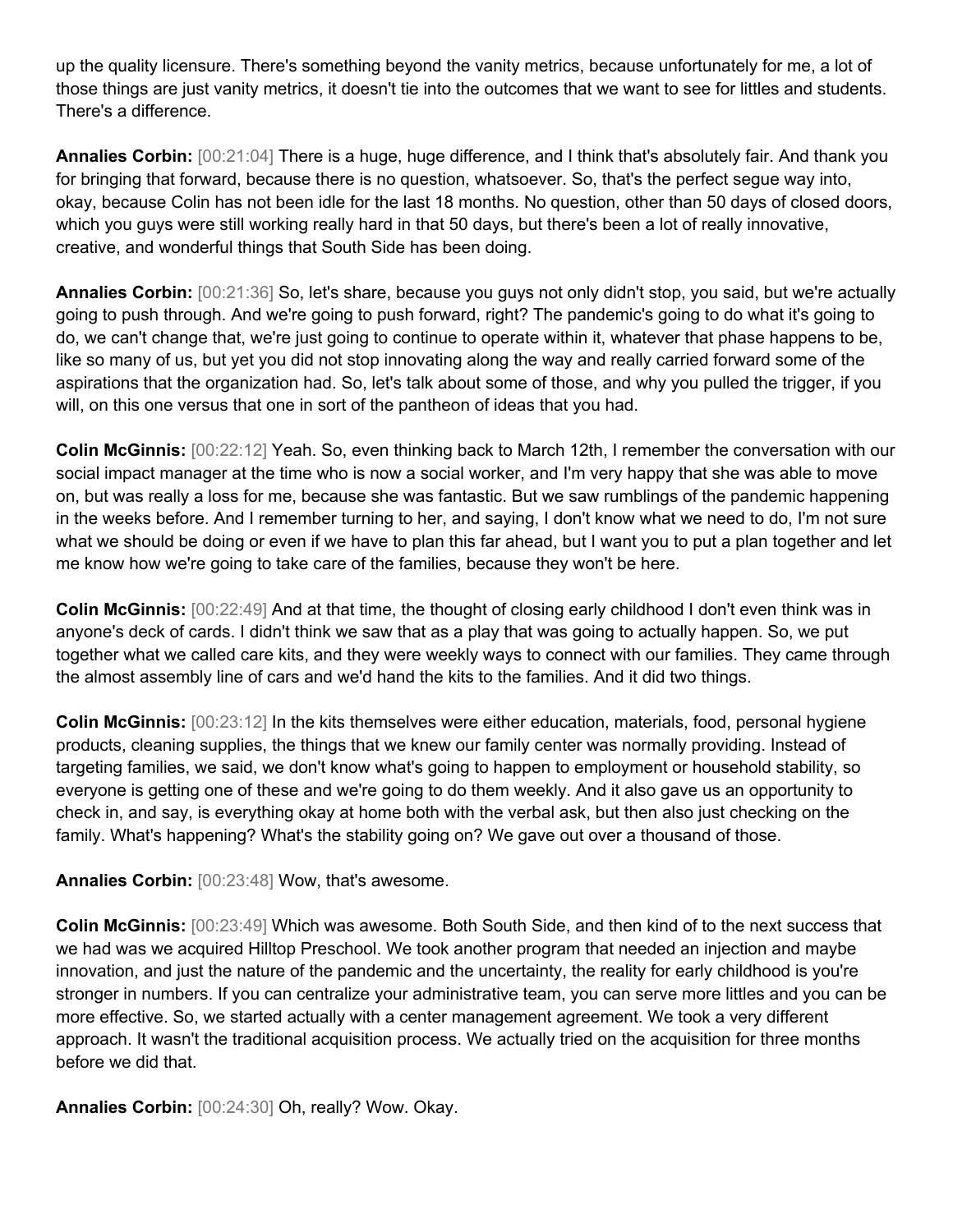**Colin McGinnis:** [00:24:30] Yeah. And we took all of the administrative responsibilities of the program. We were doing programmatic. My director of program stepped in for that. Our senior director of finance and business operations was helping run the books on the back end. We actually hired, as a South Side employee, a center director to manage the day-to-day operation. And we tried on for a bit before fully acquiring the program on the last day of 2020, which most programs at that point were laying off and shuttering the doors.

**Colin McGinnis:** [00:25:01] And we decided to be bold, and not let the program fall, and then try to fill in later, let's just bring them into the family, which there was more to that than I think I knew I was getting into, but it's working well and we're really excited to have been able to expand into the West Side. What I also had my team do, though, was think about, what are we doing? What's our model? And what's our approach?

**Colin McGinnis:** [00:25:27] And I talked a little bit about the model before, but we started to think about approach, and said, okay, would we ever start a standalone child care center, a building where we operated all of the walls? There were no partners in there, just us. The way that I think a lot of us think about child care. And the answer quickly became no. And then, the question became, okay, then what? Is it always going to be like the Reeb Avenue Center, which is our flagship school, where we add on with nonprofits and we came up with these four different approaches that we then started maybe aggressively. It could be the word to use, but-

## **Annalies Corbin:** [00:26:05] Yeah, I think so.

**Colin McGinnis:** [00:26:06] ... aggressively started moving towards. So, we thought serve, learn is what we're doing right now. We're partnering with nonprofits. We're providing this community approach. We're grounding early childhood as a community hub and a place for community development. And we are very good at that. We've been doing that for 100 years. Then, we also said, let's look at the barriers of families that we serve, and how do we address some of those barriers through early childhood as well, going one step beyond our current thinking of community development? And we ventured into what we're calling live, learn.

**Colin McGinnis:** [00:26:37] We're actually building microschools in affordable housing complexes, which we are very excited about, too, opening by the end of year. One more in discussion for 2022. And then, our opening conversations about what could that look like, having these really intentional and well-built programs, where, again, it's not next door to affordable housing, it shares walls. It is not the end of the housing complex. We know housing and transportation are barriers for families and littles, let's remove it. Let's build it right there and let's do it in a compact way. It's only 3,000 square feet, which is very different than Reeb Avenue, which is 15 or 20,000 square feet. So, we're excited about that.

**Annalies Corbin:** [00:27:23] How many students will that serve, that size of space? Just to give people a little bit of context, because I know that's going to be like, oh, how many kids would that be?

**Colin McGinnis:** [00:27:30] Yeah. So, it will serve about 25, which probably doesn't sound like a lot.

**Annalies Corbin:** [00:27:35] No, but that's the microconcept, right?

**Colin McGinnis:** [00:27:37] Exactly.

**Annalies Corbin:** [00:27:37] It's very intimate. It's going to be incredibly intimate with those families.

**Colin McGinnis:** [00:27:41] Exactly. And all of our programs are intentionally small because of the approach that we're using. So, in the infant toddler classrooms, mixed age, it's going to be three teachers with a max of nine littles. So, one to three ratio. You know that's what they need at that point. And then, when we transition to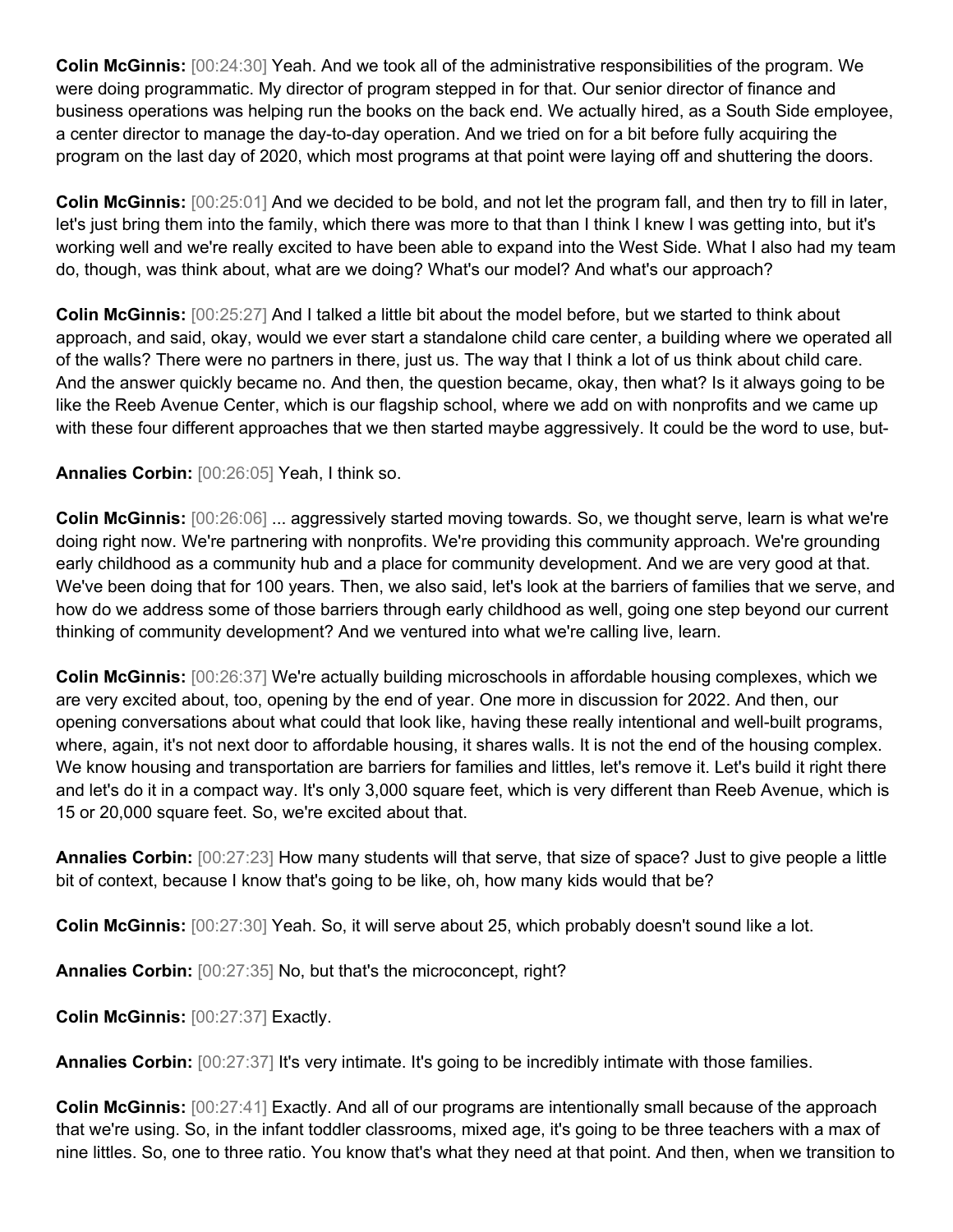pre-K, it's going to be a max of eighteen with, again, three teachers, so one to six, really thoughtful and intentional small classrooms that are far below what the state says I have to from a licensing perspective. And again, with each of that, we have a bachelor degree teacher in every classroom. Even our infant classrooms have a bachelor's degree.

**Annalies Corbin:** [00:28:20] Right. Which is not typical in pre-K at all, so I'd like to be really, really clear about, that is one of the innovations that the South Side has really pushed.

**Colin McGinnis:** [00:28:30] Yeah. So, we have these microschools, which we're really excited about. And then, we started getting bold, which I didn't think my team could get more bold than we already were, and we said, we have this microschool, we have these really large programs, because even Reeb Avenue has nine classrooms. That's a big school. We started thinking, how can we go to employers and build out work, learn, where we're intentionally in areas of employment on the campus of the employer themselves.

**Colin McGinnis:** [00:28:58] Again, removing that transportation and work barrier that we see, and we have been thinking a lot about, and I think we're going to start moving on, learn, learn with both higher ed, and then maybe even in the K-12 space, how do we integrate and co-locate together to where we could have early childhood programs that also provide opportunities for students, whether it's high school or higher ed, to get very intentional hands-on training in an early childhood classroom and build out that pipeline, so you can make a career and a profession out of early childhood?

**Annalies Corbin:** [00:29:34] Love that so much and it's so desperately needed. Bravo.

**Colin McGinnis:** [00:29:38] Yes. Right now, we're seeing, I believe, the statistic and it could be even worse than I'm remembering, it is one in five programs across the country do not have enough staff to operate. So, it's not that they're understaffed, it's that they can't even open the doors, because staffing is a barrier. And it needs drastic and dramatic change. We need to build out the early childhood workforce and we have to actually treat them like they're valuable assets to the education community like they are.

**Annalies Corbin:** [00:30:07] Correct, rather than just an afterthought or a pre-thought, but that we're not compensating in the same way that we are, that we're not really thinking of them as a licensed teacher in the same way, right? And we've created this artificial sort of hierarchy, but quite frankly, A, it's ridiculous, and B, if you were going to swap it, turn it on its head, because without the foundation, the rest of it is just a complete slog, quite frankly, right?

**Colin McGinnis:** [00:30:39] Yeah. And as someone who studies the early childhood workforce, because that is my background for research perspective, a lot of it has to do with the history of who has been an early childhood teacher. And I do want to acknowledge it, I won't dive into it too far, but it's predominantly women of color that are in the early childhood workforce, those that have been denied access to the bachelor's degree to be a K-12 teacher that end up in early childhood, which I'm so glad that they are, because the early childhood workforce is dynamic, and bold, and resilient.

**Colin McGinnis:** [00:31:10] But now, what we're doing is from a policy perspective, we're saying, hey, this early childhood thing is important. We're going to create systems that improve access. We're going to create universal systems in some municipalities, in some states. But because of how we like to policy-make in the United States, we are creating these, in my mind, artificial barriers that don't need to be there, where we're requiring bachelor's degrees.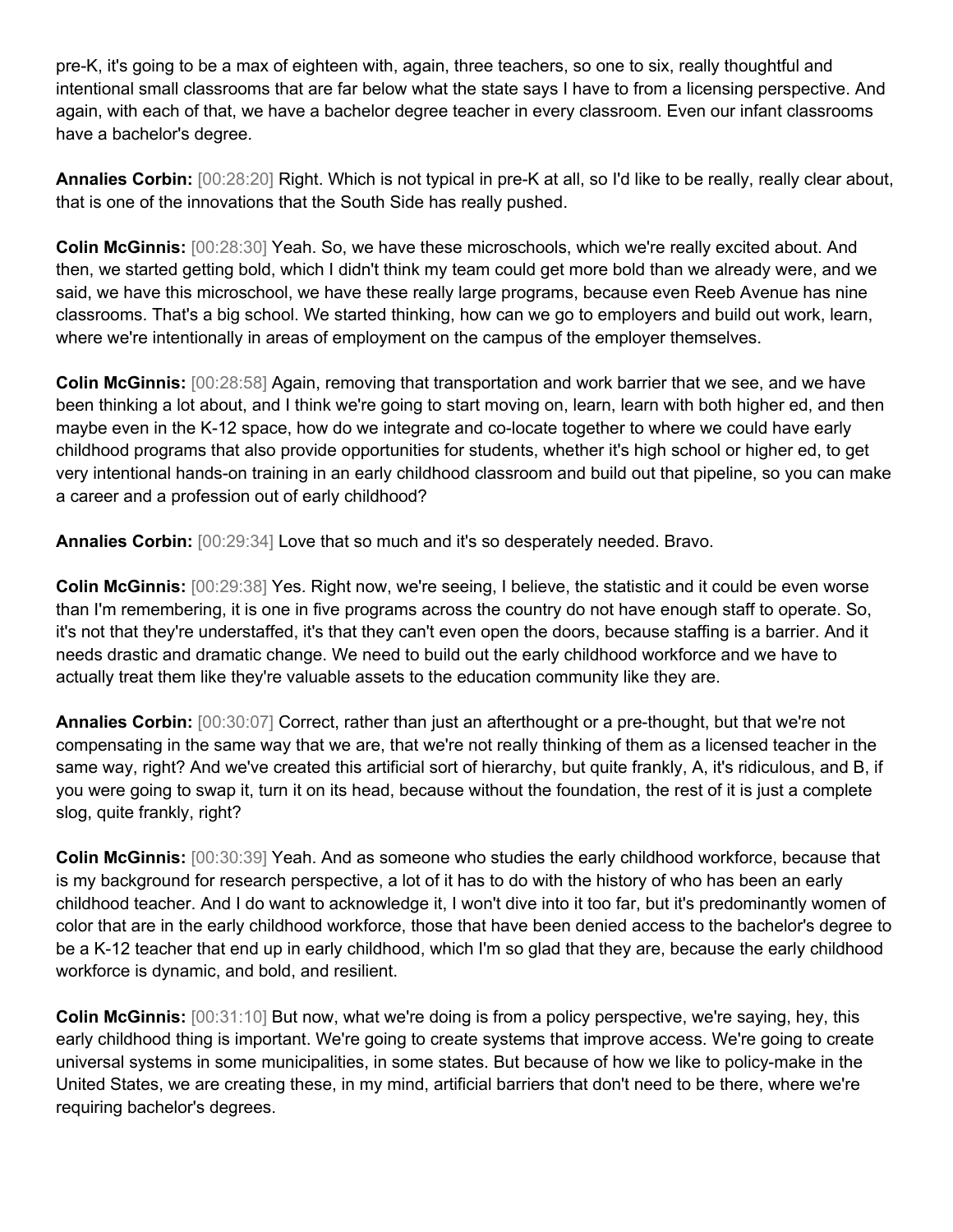**Colin McGinnis:** [00:31:38] And what we're doing is further disrupting the workforce or we're telling professionals that have been in their jobs for a decade that, actually, you can't move up to leading your own classroom, because you don't have a bachelor's degree, we're going to ignore the fact that you've been denied access to that up until this point. And that's something that we work really hard at South Side, is to ensure we can meet the requirements from the policy perspective, but that we are also going to treat our workforce well.

**Colin McGinnis:** [00:32:07] And it's an upcoming initiative that's launching out in September, but equity is something that we are really passionate about. We're adjusting our minimum wage to be \$32,000 a year at South Side with minimal credentialing and no experience, because when you track that out to when you actually have the bachelor's degree or the master's degree on staff, their wages are aligned with the K-12 system and I no longer have to worry about like awesome teachers that have the experience leaving me for a kindergarten classroom.

**Annalies Corbin:** [00:32:40] Yeah, it's a problem, right? We understand that's our real problem, right? And so, trying to find ways to make it worth everybody's while to stay in the place that you love, that's meaningful.

**Colin McGinnis:** [00:32:52] We know early childhood is about 35% of teachers turning over every year in an average wage, at least here in Franklin County, of \$10.68 some odd cents. I think nationally, it's like \$9.30 some odd cents, to be able to say, here's my staff, who have an average tenure of 13 years, where we have at least one bachelor's degree in every classroom, a quarter of which have been with me more than 20 years, we are going to put them on track with K-12, not because I was losing—honestly, it's not because I was losing folks, it's because I was tired of talking about how bad it was and my board made that commitment to our workforce to say, they deserve it. Why are we-

**Annalies Corbin:** [00:33:31] Absolutely. It's only fair, right?

**Colin McGinnis:** [00:33:34] Yeah.

**Annalies Corbin:** [00:33:34] That's effable. Well, I mean, I step back and think about that, I mean, even all the high school kiddos that we hire in the summertime to help facilitate with camps, we pay them \$15 an hour, right? And so, it's like, come on, we have to honor our workforce.

**Colin McGinnis:** [00:33:49] Exactly.

**Annalies Corbin:** [00:33:50] With living wages.

**Colin McGinnis:** [00:33:52] Living wages. There is no reason that a teacher, whether it's early childhood or K-12, should have to use the same subsidies that we are putting, in my world, families into early childhood, so we can break cycles of poverty, why are we creating a poverty-driven workforce? It doesn't make sense. It's counter to what we're trying to do. So, I'm excited that we're stepping up and we're doing that this school year, which we're doing a bunch of research around and we're going to evaluate the impact of that. But honestly, even if that research comes back with no results, it doesn't matter. We've made real impacts in someone's actual life. It's that difference between, what is a data point for a statistic and a study, and then who is behind that data point?

**Annalies Corbin:** [00:34:40] Yeah, absolutely. Well, and you made a commitment to these people. That's the other thing, right? And so, the research side is the right thing to do for so many different reasons. And back to something I said earlier, it will have a ripple effect. It will have a ripple effect of the most positive way in this community, and hopefully, in other parts of the state as well. So, bravo on that.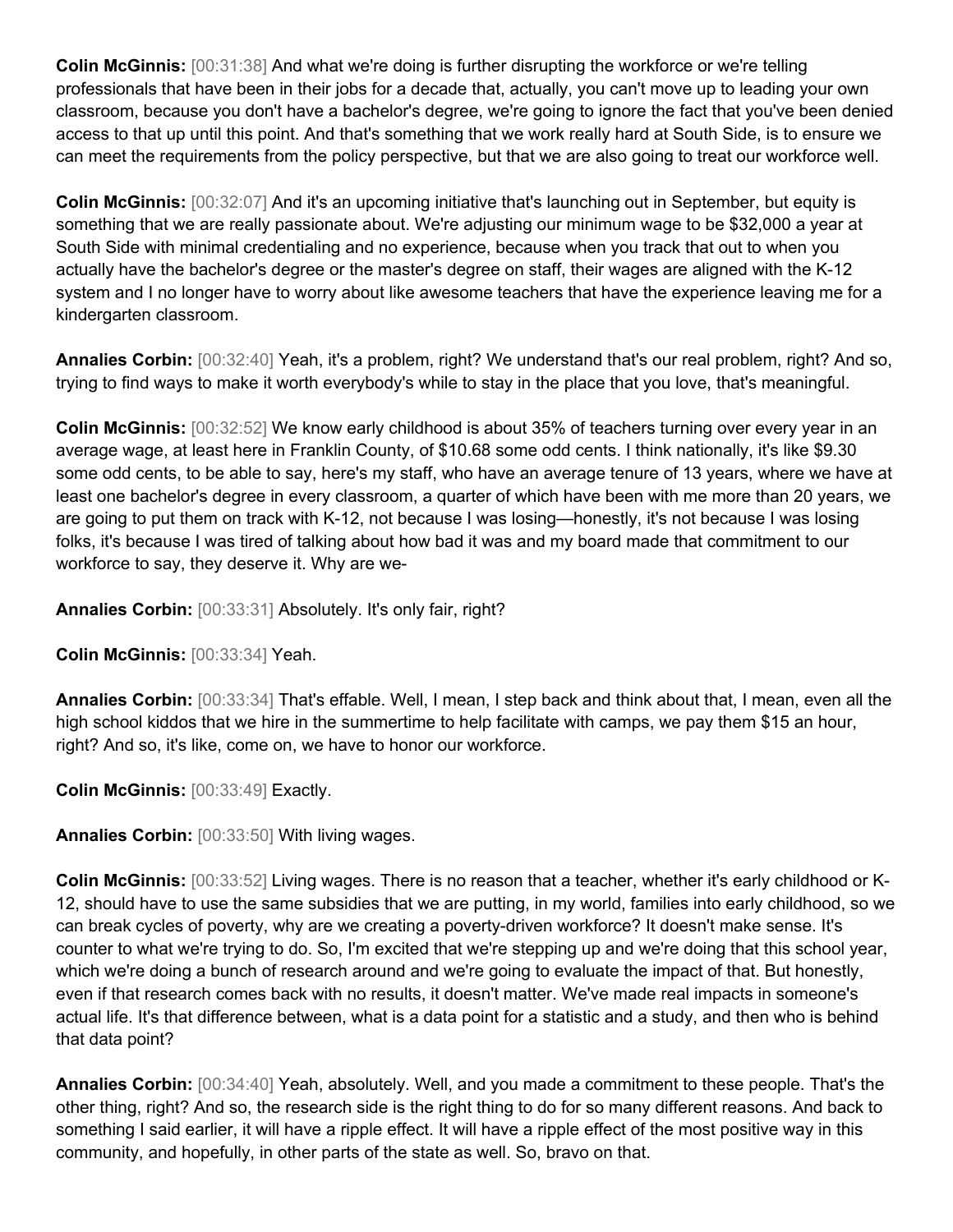**Annalies Corbin:** [00:35:02] I want to make sure before we close, we're going to run out of time, I want to make sure we talk a little bit about the ECE workforce piece just a little bit more, right? Because I do think that is one of those really remarkable components that I don't see others in early childhood necessarily thinking about so deliberately. So, flesh that out just a little bit more for us, please. You've made reference to it throughout.

**Colin McGinnis:** [00:35:31] Yeah. So, I'm fortunate that I'm at a nonprofit early childhood program, where it allows me to tell the story in even more impactful way. So, I think I'm going to put on my development hat for a second. The reality is for early childhood programs, if someone's looking to invest, if someone is looking to donate into a program like South Side, you're not donating into the books, or the supplies, or the building. I mean, you are if it's a capital campaign, but the program itself is actually the teachers. It's not the littles, they're the cute ones, they're the thing that we're working towards.

**Annalies Corbin:** [00:36:10] There's a photo op. Yeah.

**Colin McGinnis:** [00:36:12] At the end of the day, if you don't have exceptional teachers, like I truly believe I have, and I know everyone probably says that about their staff, but I've worked in a lot of programs from a research perspective, I've seen the early childhood workforce, it's what I study. I have exceptional teachers at South Side, and my question always is, why did you stay? I have teachers that have been in a South Side classroom, not just in a classroom, in a South Side classroom, longer than I have been alive.

**Annalies Corbin:** [00:36:42] Wow, that's remarkable.

**Colin McGinnis:** [00:36:43] It is. And my question to them is always, thank you, but why? Why are you here? And there's a couple of things that happen. South Side has always given them the autonomy to be a professional, and implement what they think is going to be best practice, and try it out. And there's something about when you can say to a teacher, not only are you a teacher, but I trust that you are the expert in this, let us know how it works, and we're going to scale that, if we can, into other rooms and try it out.

**Colin McGinnis:** [00:37:14] And if it doesn't, that's okay, we're not going to fault you for that. So, there's that professionalism that we give them. There's this sense of community. I have teachers that also went to South Side, because we've been around for 100 years. They know that early childhood and their work directly makes a difference in the neighborhood that they're working in and that they're serving. And then, the other thing that we do is we're really intentional about building out this pipeline.

**Colin McGinnis:** [00:37:40] So, whether you are a recent high school graduate and you want to work on your child development accreditation, the CDA, which is a minimum requirement for licensure and hiring at South Side, you can come in at that point. You could come in as a student that just got their associate's degree. You can come in as a student teacher in the bachelor's degree pipeline. You could go and work towards that master's degree.

**Colin McGinnis:** [00:38:02] We will support you every step along the way, because whatever your educational aspirations are, I want to ensure that we are able to foster that. Those three things don't sound that dramatic or radical, but you would be surprised how often that is not the case in the early childhood world. Usually, early childhood is severely overworked, a ton of stresses in the field. There's a lot of strain on the body itself.

**Colin McGinnis:** [00:38:30] It's a very physically demanding job and we don't often, until recently when the research started that pointed out, think about the wellbeing of an early childhood professional, of these mostly